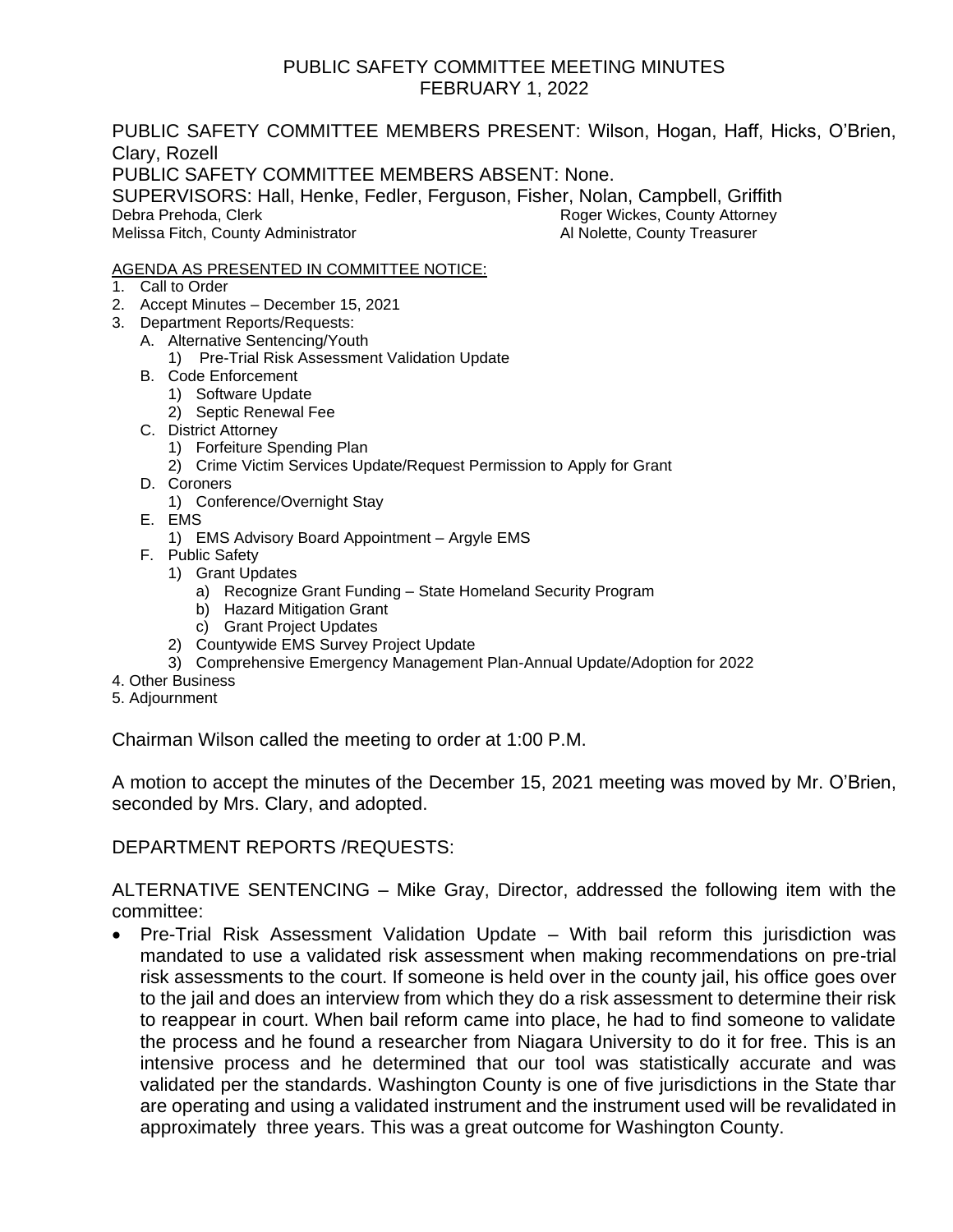• Planning for community services projects with one project slated in Greenwich doing some painting and other work at the Greenwich Elks Club. They are putting together a list so Supervisors were advised to let him know of any projects in their towns.

CODE ENFORCEMENT – John Graham, Administrator, addressed the following items with the committee:

- Software Update Project is finishing up and hopefully going live by the end of this month. Training for all the users starts next Tuesday.
- Septic Renewal Fee All building and septic permits expire after a year and they currently send out renewal notices for the building permits with a \$25 fee. They have not been sending out renewal notices for the septic permits and suggesting instituting a \$25 renewal fee for those, the same as the building permits. A motion to implement the \$25.00 septic renewal fee was moved by Mr. Hicks, seconded by Mr. O'Brien, and adopted.
- Code Enforcement Officer Six applicants for position and beginning interviews tomorrow.

CORONERS:

• Conference /Overnight Stay – March  $18<sup>th</sup>$  – 20<sup>th</sup> – Coroner Lemieux is requesting overnight stay approval for his attendance at the NYSACCME spring conference which he attends for training and certification for his duties. Conference expenses were included in budget. A motion to approve overnight stay request for NYSACCME conference to be held March 18<sup>th</sup> - 20<sup>th</sup> was moved by Mr. Hicks, seconded by Mr. O'Brien, and adopted.

EMS – Bruce Mason, EMS Coordinator, addressed the following item:

• EMS Advisory Board Appointment – Argyle EMS has nominated Edward Parker to the Washington County EMS Advisory Board and Stephanie Barker as the alternative nominee. A motion to accept Edward Parker, Argyle EMS, nominee to the Washington County EMS Advisory Board was moved by Mr. O'Brien and seconded by Mr. Rozell and Mrs. Clary. Discussion. A motion to enter an executive session to matters leading to the appointment of a particular person was moved by Mr. Haff, seconded by Mr. Hogan, and adopted. A motion to return to regular session was moved by Mr. O'Brien, seconded by Mr. Hicks, and adopted. No action was taken in the executive session. The motion to accept Edward Parker, Argyle EMS, nominee to the Washington County EMS Advisory Board was moved by Mr. O'Brien, seconded by Mr. Rozell and Mrs. Clary, and adopted on the following roll call vote: AYES (6) Wilson, Hogan, Hicks, O'Brien, Clary, Rozell, NOES (1) Haff, ABSENT (0), ABSTAIN (0).

DISTRICT ATTORNEY – Christian Morris, Chief Assistant District Attorney, addressed the following items with the committee:

- Forfeiture Spending Plan The District Attorney has submitted his plan for the use of their forfeiture funds, plan attached. A motion to approve District Attorney's forfeiture spending plan was moved by Mr. Hicks, seconded by Mr. O'Brien, and adopted. Mr. Haff opposed.
- Crime Victim Services Update/Request Permission to Apply for Grant The Crime Victim grant from the State provides for three-years of funding for that program. The grant needs to be applied for by March 24, 2022 with a start date of October 1, 2022. A motion to approve applying for Crime Victim Services grant was moved by Mr. O'Brien, seconded by Mr. Hicks, and adopted.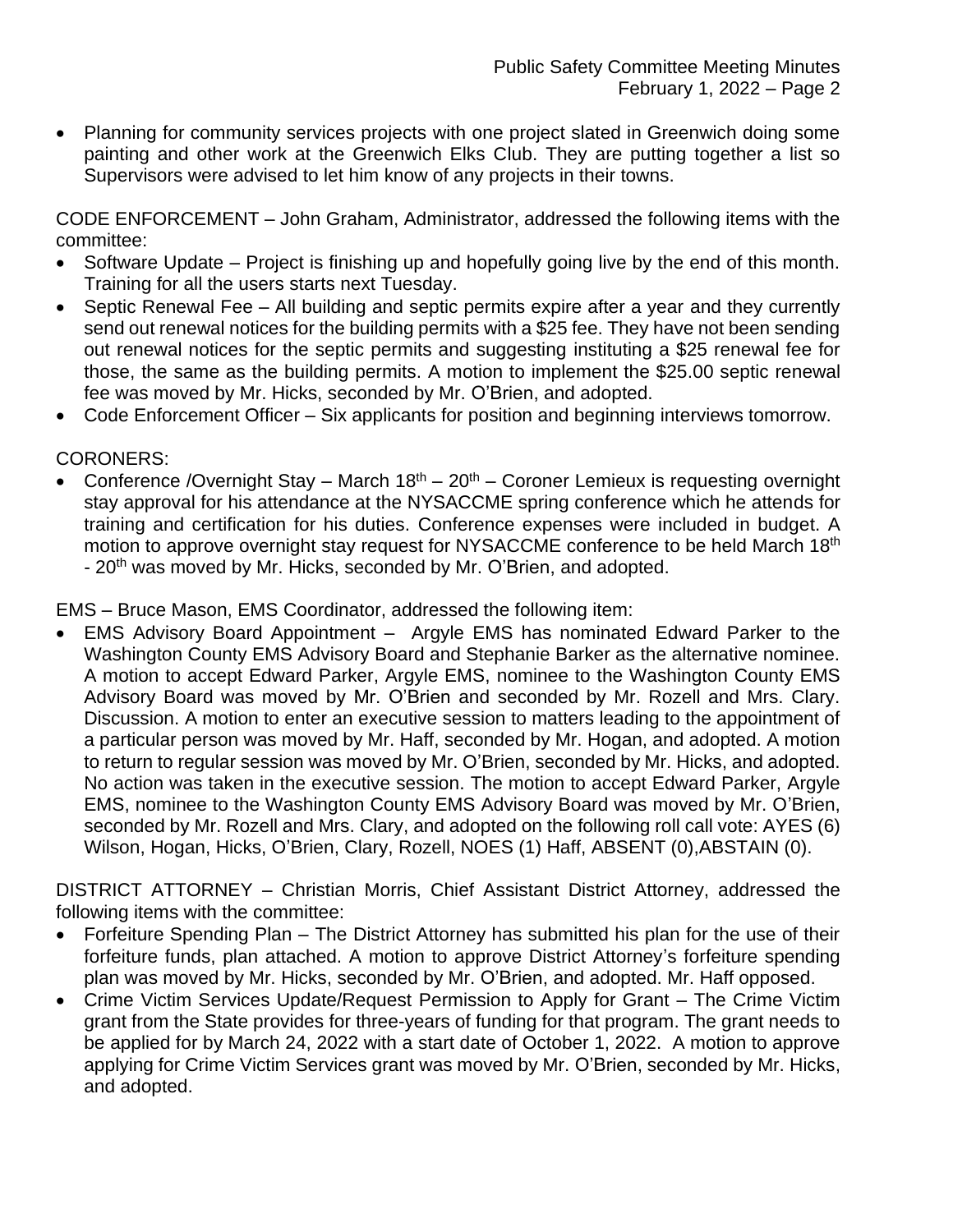PUBLIC SAFETY – Handout attached.

- Grant Updates: Glen Gosnell, Director, addressed the following grants:
	- o Recognize Grant Funding Awarded State Homeland Security Program grant (SHSP) in the amount of \$68,285 with \$51,213 allocated to Public Safety and \$17,072 allocated to the Sheriff's Department under the State Law Enforcement Terrorism Prevention Program (SLETPP) portion of the program. A motion to accept funding FY21 State Homeland Security Program grant in the amount of \$68,285 and allocate the funds accordingly was moved by Mr. O'Brien, seconded by Mr. Hicks, and adopted.
	- o Hazard Mitigation Grant The current Hazard Mitigation plan was adopted in 2018 and requires updating every five years. This is a federal grant, 75% federal and 25% local share which can be a match in kind so they use their salaries and a formula to use the salaries of town participants towards the County's match. A motion to approve applying for FEMA Hazard Mitigation grant for funding to update our current plan was moved Mr. O'Brien, seconded by Mr. Hicks, Mrs. Clary, and Mr. Rozell, and adopted.
	- o Grant Project Updates:
		- State Interoperable Communication Grant (SICG) This is a full reimbursement grant for allowable and budgeted expenses and there is no local match required. The State has advised that this grant is combining FY 21 and FY22. Public Safety has submitted the grant application and awaiting award. They continue to utilize this funding to upgrade the communication system.
		- Public Safety Answering Point Grant (PCAP) Staff is working on the application that is due by February 15<sup>th</sup>. Full reimbursement grant with no local match required. These funds are allocated to the Public Safety answering point operations.
	- o Budget Transfer Request Emergency Management Performance Grant A motion to reallocate/carryover 2021 Emergency Management Performance grant funds to 2022 int the amount of \$28,078 was moved by Mr. O'Brien, seconded by Mr. Rozell and Mrs. Clary, and adopted.
- Countywide EMS Survey Project Update Tim Hardy, Deputy Director, updated the committee on the Countywide EMS survey project that started late last year and now have responses from six of the eight agencies. Public Safety is gathering data relative to response and call data for all of last year. They plan to set up some workshops with other counties in similar situation and look at some options. Continue to work on this project to see how we can best support our EMS agencies moving forward. He will keep the committee updated monthly.
- Comprehensive Emergency Management Plan Annual Update/Adoption for 2022 The plan has been sent out to their stakeholders for review and comment with a return date of the comments by February 25<sup>th</sup>. The plan will come back next month for adoption by the Board of Supervisors. He thanked the Supervisors who took part in the emergency management training and stated additional trainings are coming up.

#### OTHER BUSINESS:

IDA Updates – Mr. O'Brien, IDA Chairman, updated the committee on the following items:

• TDI Project – Yesterday signed off on pilot agreements for the TDI project.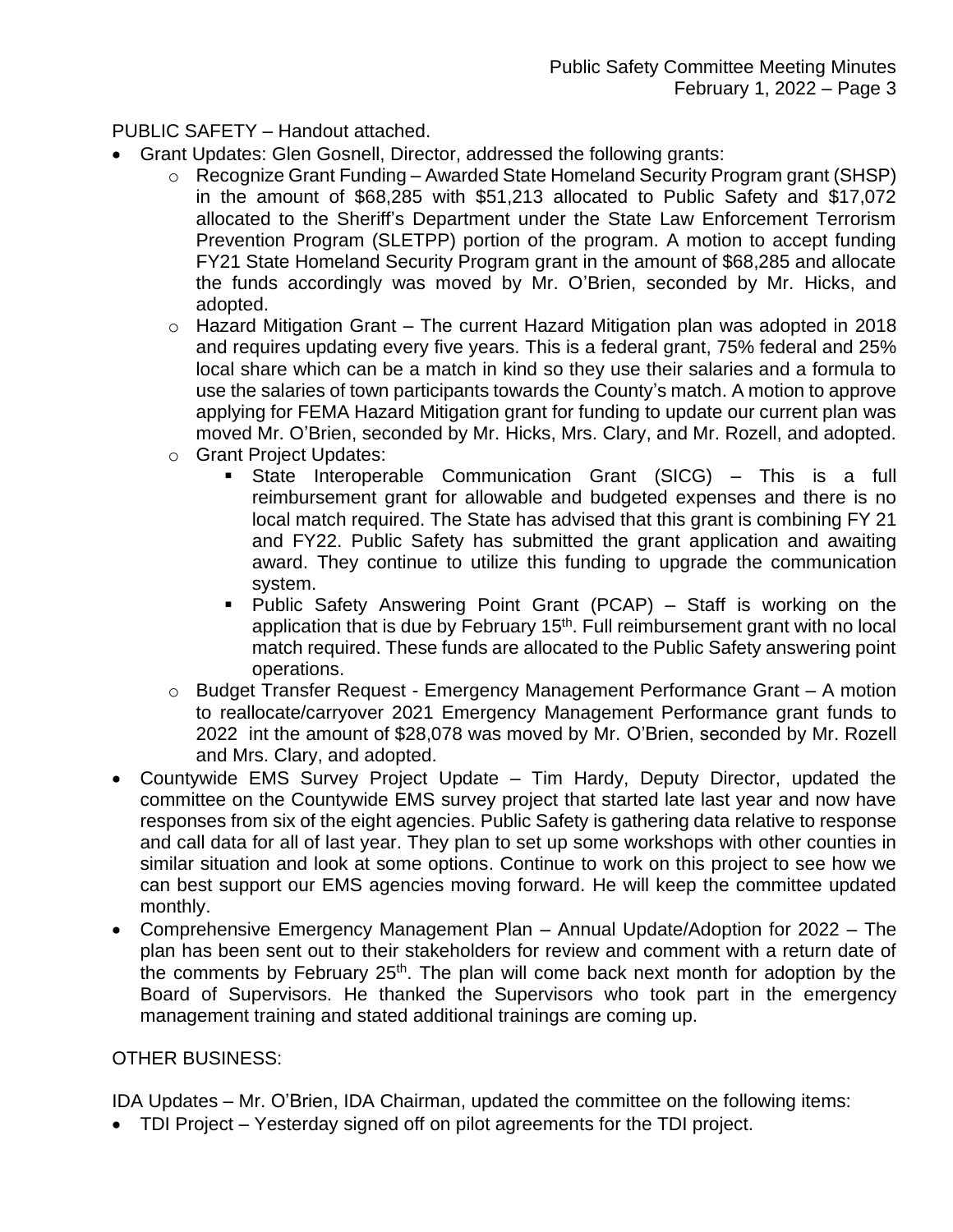• Fort Edward LPDC – In January, the Warren County Supreme Court Justice dissolved the Fort Edward Local Property Development Corporation (FE LPDC) property and transferred it to the WWIDA. The Fort Edward LPDC no longer has any stake or involvement in the property. Part of what has also happened is that being a public entity, the bridge is now inventoried in New York State and eligible for federal funding and the TIP. He stated the good news is that we got that authority to have that funded by the State. Mr. Hicks asked the Treasurer for the tax status of the former Fort Edward LPDC property. 2019 taxes are owned and when released from the moratorium they will be getting a certified notification that these taxes are due and a foreclosure would commence sometime this year possibly in October. The Treasurer will have further conversations with the Finance Committee about the 2018 taxes and whether or not to hold two different auctions this year.

The meeting adjourned at 1:48 P.M.

D*ebra Prehoda, Clerk Washington County Board of Supervisors*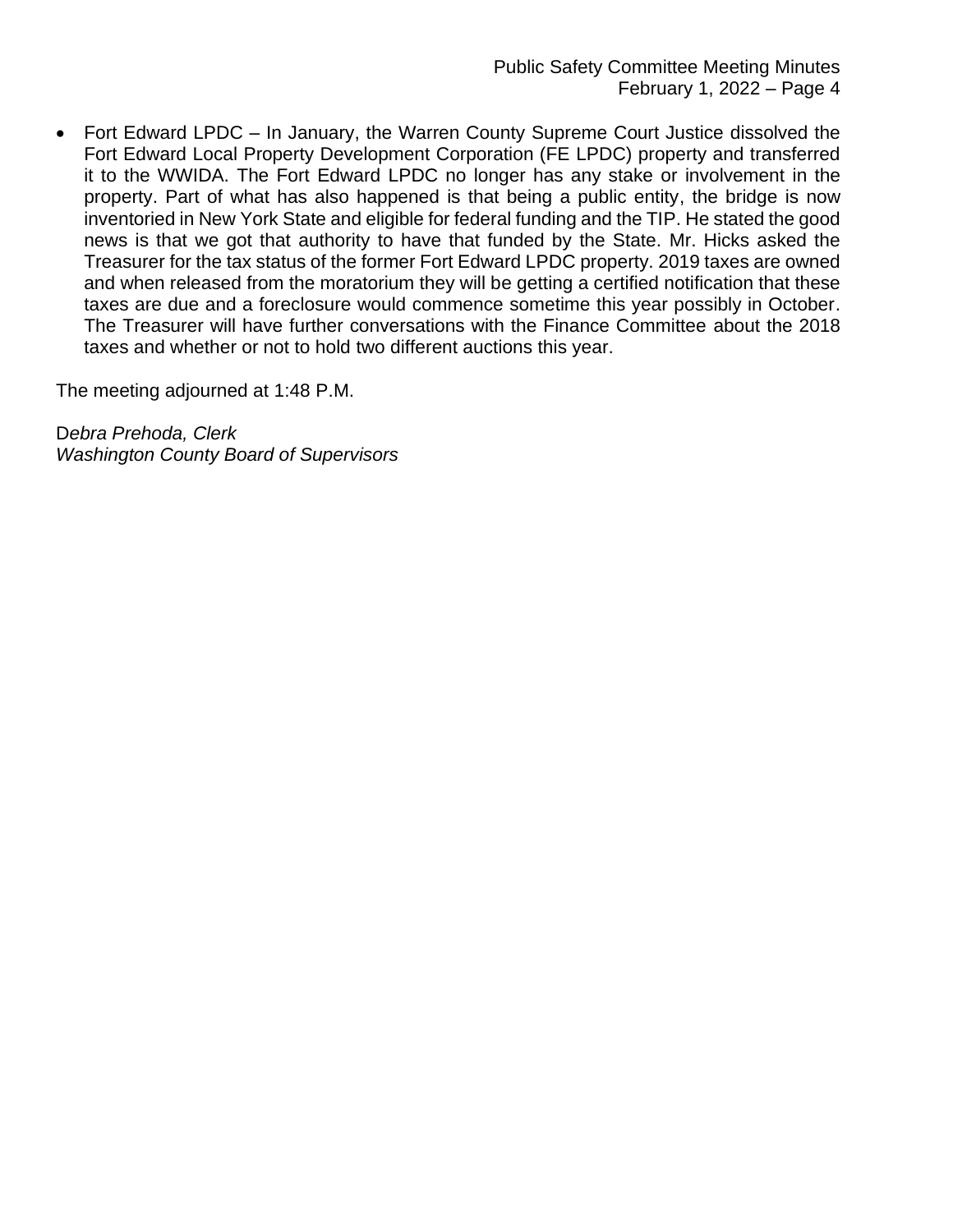## **OFFICE OF THE DISTRICT ATTORNEY**

 **WASHINGTON COUNTY – STATE OF NEW YORK**

### **J. Anthony Jordan**

*District Attorney* 

**Christian P. Morris**  *First Assistant* 

#### **Assistant District Attorneys**

Devin J. Anderson Brandon P. Rathbun Taylor R. Fitzsimmons Garrett Barmore Briana Canalini

> Paul R. Frettoloso **Investigator**

Robin MacNeil Laura C. Taylor Emily Hull **Crime Victim Specialists** 

#### **SPENDING PLAN FOR FORFEITED FUNDS 2022**

**Current Funds Available as of 1/1/2021: \$55,234.35 Federal Funds Totaling: \$24,208.81 State Funds Totaling: \$31,025.54** 

#### **Intended usage for the year 2022**

- 1. INVESTIGATIONS: The support of investigations and operations that will result in furthering our law enforcement goals and missions including,
	- A. Payments to informants; "buy," "flash," or reward money;
	- B. The purchase of evidence.
- 2. TRAINING The training of investigators and District Attorney personnel in any area that is necessary to perform official law enforcement duties.
- 3. EQUIPMENT AND RELATED ITEMS TO SUPPORT OUR LAW ENFORCEMENT EFFORTS: The costs associated with the purchase, lease, maintenance, or operation of law enforcement equipment for use by law enforcement personnel that supports law enforcement activities. Includes, but not limited to, the following: furniture, file cabinets, office supplies, telecommunications equipment, copiers, safes, computers, computer accessories and software, uniforms, clothing, radios, cellular telephones, electronic surveillance equipment and vehicles.
- 4. TRAVEL AND TRANSPORTATION: The costs associated with travel and transportation to perform or in support of law enforcement duties and activities.
- 5. AWARDS AND MEMORIALS: The costs of award plaques and certificates for law enforcement personnel.
- 6. PAYMENT OF SPECIAL PROSECUTOR: The costs associated with the prosecution of conflict cases.



383 Broadway – Building C Fort Edward, New York 12828 Telephone: (518) 746-2525 Fax: (518) 746-2568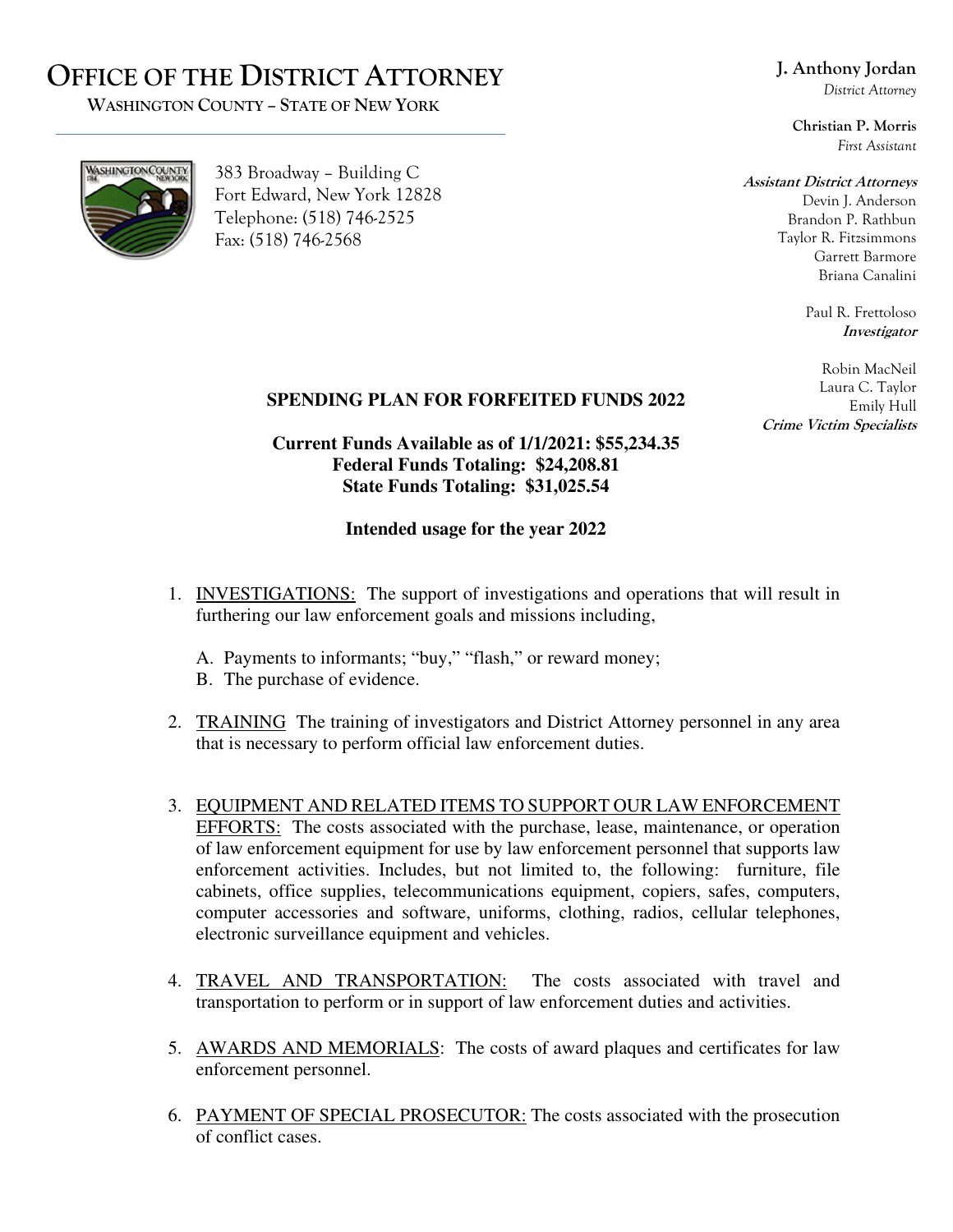#### SPECIFIC USAGE FOR 2021

#### **I. Payroll (Point 1)**

A. INVESTIGATIONS: It is difficult to plan for future investigations while not knowing what the future holds for us. I intend to utilize shared funds to cover prosecution for drug investigations, arrests and enforcement details.

\$5,000

#### **II. Contractual (Point 4 Non-Fixed Assets)**

- B. TRAINING: I plan on significantly increasing the amount of training offered to and provided for our members, with an emphasis on local and no fee or cost training. There are however several courses and conferences that do charge for attendance and have been avoided in the past.
	- 1. The amount required for the cost or fees related to the registration for training courses and conferences.
	- 2. Travel for out of Town Conferences, including Hotels, mileage, air fares, etc…
	- 3. Web Site fees
	- 4. Promotional items/drug awareness
	- 5. Payment of Special Prosecutor

\$25,000.00

#### **III. Equipment (Point 2 Fixed Assets)**

C. EQUIPMENT: This category would be the largest area of the spending plan. There are several items related to equipment that we would look to use shared funds for which are included in the description on page 1 number 3 *EQUIPMENT AND RELATED ITEMS TO SUPPORT OUR LAW ENFORCEMENT EFFORTS.* Items specifically identified for 2018 include surveillance cameras, identifying uniforms for on-scene investigations, computers and accessories and training equipment.

\$ 20,234.35

#### **IV. Travel, Transportation and Awards and Memorials**

D. The costs associated with travel and transportation to perform or in support of law enforcement duties and activities as well as the costs of award plaques and certificates for law enforcement personnel.

\$5,000.00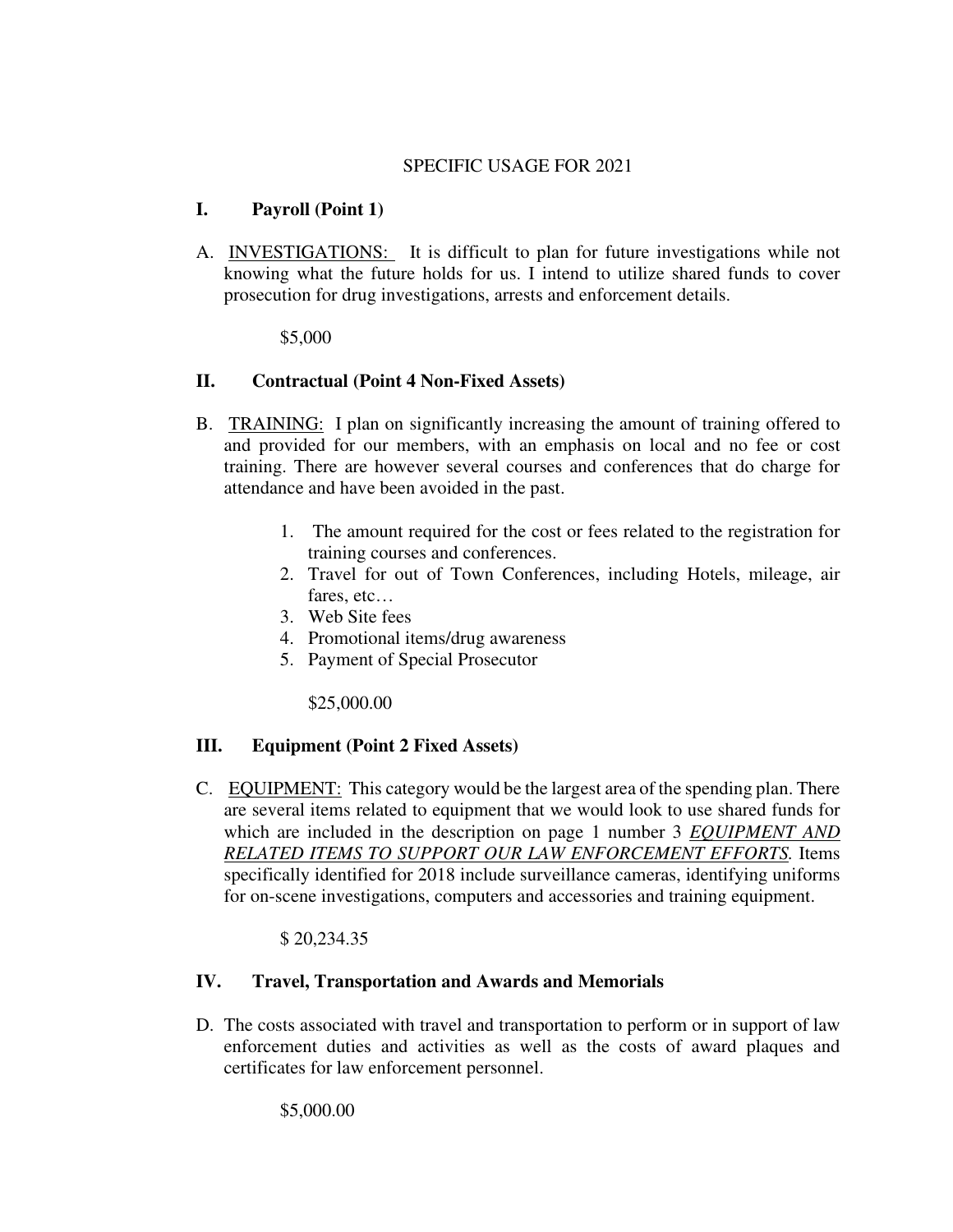# RTMENT OF PUBLIC SAFET



EMERGENCY MANAGEMENT \* COMMUNICATIONS \* FIRE \* EMS \* HAZMAT

**383 BROADWAY – BUILDING B, FORT EDWARD, NY 12828 PHONE**(518)747-7520 **FAX** (518)746-2157 **TDD** (518)746-2146 [WWW.WASHINGTONCOUNTYNY.GOV](http://www.washingtoncountyny.gov/)

# **PUBLIC SAFETY COMMITTEE REPORT FEBRUARY 1, 2022**

#### **PUBLIC SAFETY GRANT UPDATES**

We have the following to report relative to our Homeland Security Grant Programs that our Public Safety team manages:

- **State Homeland Security Program (SHSP)** We have received notification of our FY21 SHSP Grant award totaling \$68,285.00, accordingly, \$51,213.00 is allocated to Public Safety and \$17,072.00 to the Sheriff's Office under the SLETPP (State Law Enforcement Terrorism Prevention Program) portion of the program. As a note, this grant is a full reimbursement grant for allowable and budgeted expenses, there is no local match required.
	- o *Action Requested: We are requesting a resolution to recognize the award and allocate the funding in the Public Safety & Sheriff's Office Homeland Security Grant capital project lines accordingly by the Treasurer.*
- **Hazard Mitigation Grant Program (HMGP)** The county's current Hazard Mitigation Plan was last adopted in 2018, those plans are required to be updated every five years to keep the county (and participating municipalities) eligible for funding of recovery projects post disaster. The HMPG is a match grant, federal share of 75%, local share of 25% (which does allow for the match to be in kind) – the process of updating the plan is expected to take up to 24 months.
	- o *Action Requested: We are requesting permission to apply for FEMA's HMGP to begin the process of updating our county's multi-jurisdictional Hazard Mitigation Plan.*
- **State Interoperable Communications Grant (SICG)** Announcement has been received for the FY21 SICG grant program, our application has been completed and submitted to the state accordingly – as a note, this grant is a full reimbursement grant for allowable and budgeted expenses, there is no local match required. The state advised us this grant (which typically covers a single fiscal year) will be inclusive of FY21 and FY22 to bring the program current by the end of the term. We continue to utilize these funds to upgrade the Public Safety radio communications systems within the county. We have completed the upgrade of the primary Fire, EMS, Law Enforcement and DPW Radio Communications Systems, we are moving on with replacing the secondary radio base stations at the tower sites, adding additional tower sites, and replacing/upgrading the radio consoles in the communications center.
- **Public Safety Answering Point (PSAP)** Announcement has been received for the 2021-2022 PSAP Grant program, our application is in progress and will be submitted to the state prior to the due date of February 15, 2022. As a note, this grant is a full reimbursement grant for allowable and budgeted expenses, there is no local match required. We continue to allocate funding from this formula based grant as awarded to our Public Safety Answering Point operation.

#### **REQUEST FOR BUDGET TRANSFERS / AMENDMENTS**

- EMPG Grant Funding Annual Re-allocation from 2021 to 2022 Being the EMPG grant spans over two fiscal years, each year we require re-allocation of funding from the prior year to the current year.
	- o *Action Requested:* We are requesting the following budget amendment:
		- Re-allocate the remaining \$23,278.00 from A.3640.2625.99 (2021) to A.3640.2625.99 (2022)
		- Re-allocate the remaining \$4,800.00 from A.3640.4625.01 (2021) to A.3640.4625.01 (2022)

#### **COUNTYWIDE EMERGENCY MEDICAL SERVICES SURVEY / RESEARCH PROJECT**

We are continuing to progress the project forward with compiling the data and information received from the EMS agencies throughout the county, to date we have had 6 of the 8 in-county EMS agencies respond to the survey with a submission of their information. In the next few months we will be planning joint information sessions with a few of the counties throughout the state that are similar in size / population to our county and are experiencing (or have experienced) the same, or similar, issues within their EMS systems and participating agencies. Information on the joint information gathering sessions will be shared with the workgroup and we will provide the Committee with an update at each meeting as we progress forward.